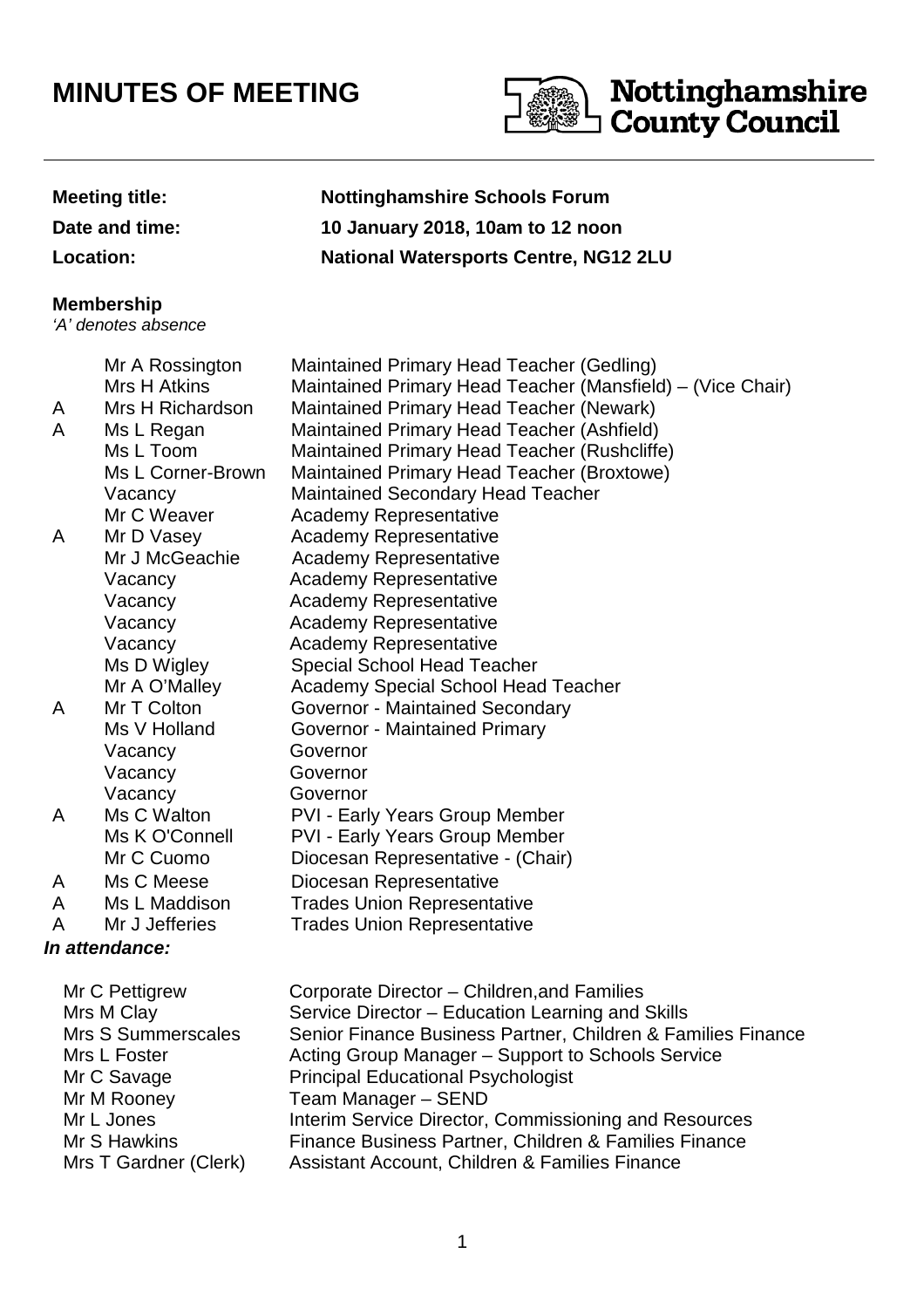| 1. | Welcome                                                                                                                                                                                                                                                                                                                                                                                                                                                                                                                |  |
|----|------------------------------------------------------------------------------------------------------------------------------------------------------------------------------------------------------------------------------------------------------------------------------------------------------------------------------------------------------------------------------------------------------------------------------------------------------------------------------------------------------------------------|--|
|    | Carlo Cuomo welcomed all members to the meeting and introductions were made.                                                                                                                                                                                                                                                                                                                                                                                                                                           |  |
|    | <b>Apologies for absence</b>                                                                                                                                                                                                                                                                                                                                                                                                                                                                                           |  |
|    | Apologies were received from Louise Regan, Helen Richardson, Dick Vasey, Tony Colton and<br>Larraine Maddison. Karen Richards replaces Chris Walton as an Early Years Group Member                                                                                                                                                                                                                                                                                                                                     |  |
| 2. | <b>High Needs Block - Pressure</b>                                                                                                                                                                                                                                                                                                                                                                                                                                                                                     |  |
|    | Marion Clay presented the report. She explained that the meeting had been called<br>for two reasons<br>1. Non representation of Special Schools at the December 2017 meeting<br>2. Elected members wanted to ensure that the Schools Forum were clear of the<br>implications of not approving the transfer of funds from the schools block are.<br>Marion confirmed that it was elected council members who have the final decision on<br>the formula and this has been delayed to carry out an extraordinary meeting. |  |
|    | Marion Clay explained that the high needs block is not a Local Authority budget but a<br>school's budget and that the non ISB reserve would not be available to cover any<br>future overspends due to it being forecast to enter a deficit by the end of 2017/18.                                                                                                                                                                                                                                                      |  |
|    | Marion explained that the pressures being faced by Nottinghamshire's high needs<br>block were not unique to Nottinghamshire and pressures were being felt by LA's<br>throughout the country.                                                                                                                                                                                                                                                                                                                           |  |
|    | Marion Clay stressed that even with the 0.5% transfer the high needs block would<br>still be overspent in 2018/19and that any 2017-18 deficit would be deducted from the<br>new year (18-19) allocation. There will be an impact to Schools budget from April<br>2018.                                                                                                                                                                                                                                                 |  |
|    | Marion Clay presented the appendices, and explained that the high needs review<br>(appendix 5) was currently underway and that the appendices modelling effects on<br>schools funding were attached (appendices 7 to 9).                                                                                                                                                                                                                                                                                               |  |
|    | There was a pause for discussion before the financial modelling was discussed.                                                                                                                                                                                                                                                                                                                                                                                                                                         |  |
|    | Craig weaver stated that members appreciate the pressure and overspend in the<br>High Needs Block, but that he felt it was a long term problem effecting future years.                                                                                                                                                                                                                                                                                                                                                 |  |
|    | Adrian O'Malley asked what other Local Authorities were doing, and officers<br>confirmed that some others that we have contacted were planning to do the same as<br>NCC in seeking to transfer 0.5% the of Schools Block to the High Needs Block.                                                                                                                                                                                                                                                                      |  |
|    | Sue Summerscales reiterated that we are able to transfer 0.5% with Forum approval<br>and anything above would need Secretary of State approval.                                                                                                                                                                                                                                                                                                                                                                        |  |
|    | Craig Weaver commented that schools have demands too and are trying to be<br>inclusive, with increasing pressures. Even with the 0.5% transfer there is still an<br>overspend so where will this come from, would School Partnerships be reduced to<br>cover the rest?                                                                                                                                                                                                                                                 |  |
|    | Craig Weaver requested more detailed information on appendix 7. He commented<br>that where a school has an overspend they would need to make efficiency savings<br>and asked if operational efficiencies been looked at.                                                                                                                                                                                                                                                                                               |  |
|    | Linda Foster explained that the strategic review (appendix 6) covered this. The Local<br>Authority has statutory duties and schools draw on the service as and when required.<br>Currently there is £30,000 for management cost, something we are currently looking<br>at, with the possibility of reducing this to half.                                                                                                                                                                                              |  |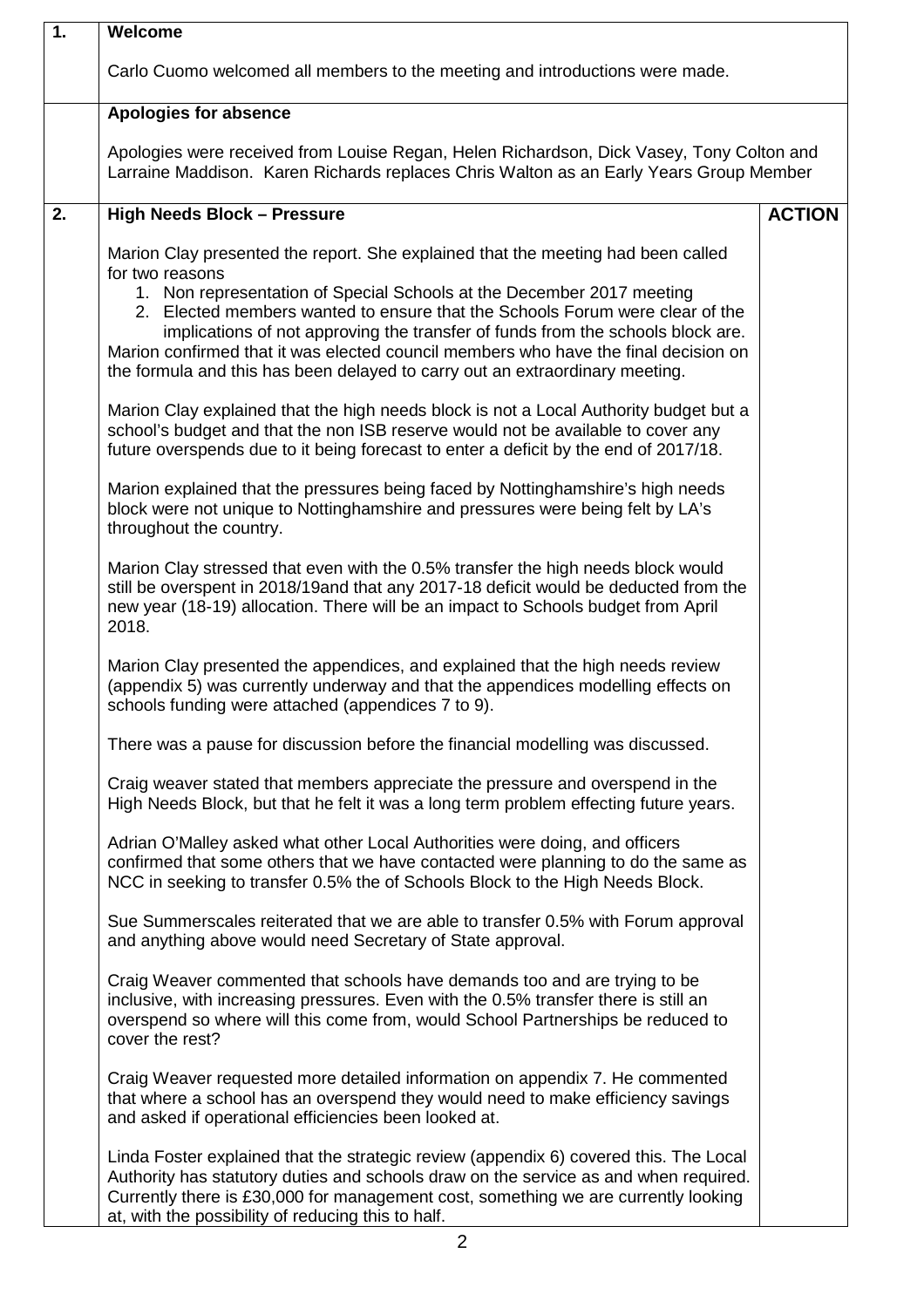| Marion Clay confirmed there was very little in the High Needs Block to support<br>management.                                                                                                                                                                                                                                  |    |
|--------------------------------------------------------------------------------------------------------------------------------------------------------------------------------------------------------------------------------------------------------------------------------------------------------------------------------|----|
| Linda Foster further added that we are still looking at all of this using Appendix 6.<br>The Local Authority want to work with schools and academies to make changes<br>together. There is a freeze on vacancies, which will impact schools though we are<br>looking at new ways of working.                                   |    |
| Marion Clay stressed a solution to this cannot be achieved with just Local Authority<br>officers but as a group with Schools working together.                                                                                                                                                                                 |    |
| Craig Weaver is concerned that primary, secondary and special schools money is<br>being used to fund very expensive provision, and are we feeding a bit of a beast?<br>There is an understanding about plugging the gap for now but cannot see where this<br>is going to ever stop, with no provision like this in Nottingham. |    |
| Charles Savage explained that the increase in children with SEND is out of our<br>control. The mechanics of the issue can be looked at and that the systems are<br>clogged.                                                                                                                                                    |    |
| Due to pressure on the Additional Family Need (AFN) budget EHC plans are sought<br>which then put more pressure on budgets than if we had been able to help from<br>within the AFN allocations.                                                                                                                                |    |
| This will not be a quick fix but we have seen a change in mechanics can reduce the<br>constant increase, something we have had some success in.                                                                                                                                                                                |    |
| Laurence Jones - we also need to start modelling needs and not just finance, though<br>it will take time and is complicated. Other areas to look at regards Independent<br>Schools could be to buy block places and not just spot places to reduce costs.                                                                      |    |
| Carlo Cuomo – What would have helped with pressure would have been the free<br>school application unfortunately we were turned down.                                                                                                                                                                                           |    |
| Matt Rooney – discussed the special free school and expansions and confirmed that<br>the free school route would re-open again which the Local Authority will pursue.<br>We have a moral duty for children to attend special provision in their local<br>communities.                                                          |    |
| Marion Clay added that the DFE were actively looking at those schools who can<br>provide their own provision.                                                                                                                                                                                                                  |    |
| James McGeachie commented that he was surprised that the LA were not<br>presenting more detail on the issues in INMas it is such a huge percentage of the<br>funding. He agreed with points made by Craig Weaver and asked if the Local<br>Authority had looked at authorities ahead of the game to see what they were doing.  | LF |
| Linda Foster advised this had not been actioned, but agreed with James McGeachie<br>and this would be added to the plan and that it could be funded from the HN strategic<br>review grant.                                                                                                                                     |    |
| Carlo Cuomo pointed out that this would only be meaningful if the Local Authorities<br>had similar characters to Nottinghamshire, therefore it was agreed to look at our<br>statistical neighbours.                                                                                                                            |    |
| Charles Savage explained that Additional Family Needs has been a fixed budget,<br>High Level Needs is demand led, and as always had a balance budget, 17-18 will be<br>the first year with a deficit. Foundation stage 2 is where the demand is so this will be<br>long-term.                                                  |    |
| The amount of £10,987 has been the same for a number of years and though it's not                                                                                                                                                                                                                                              |    |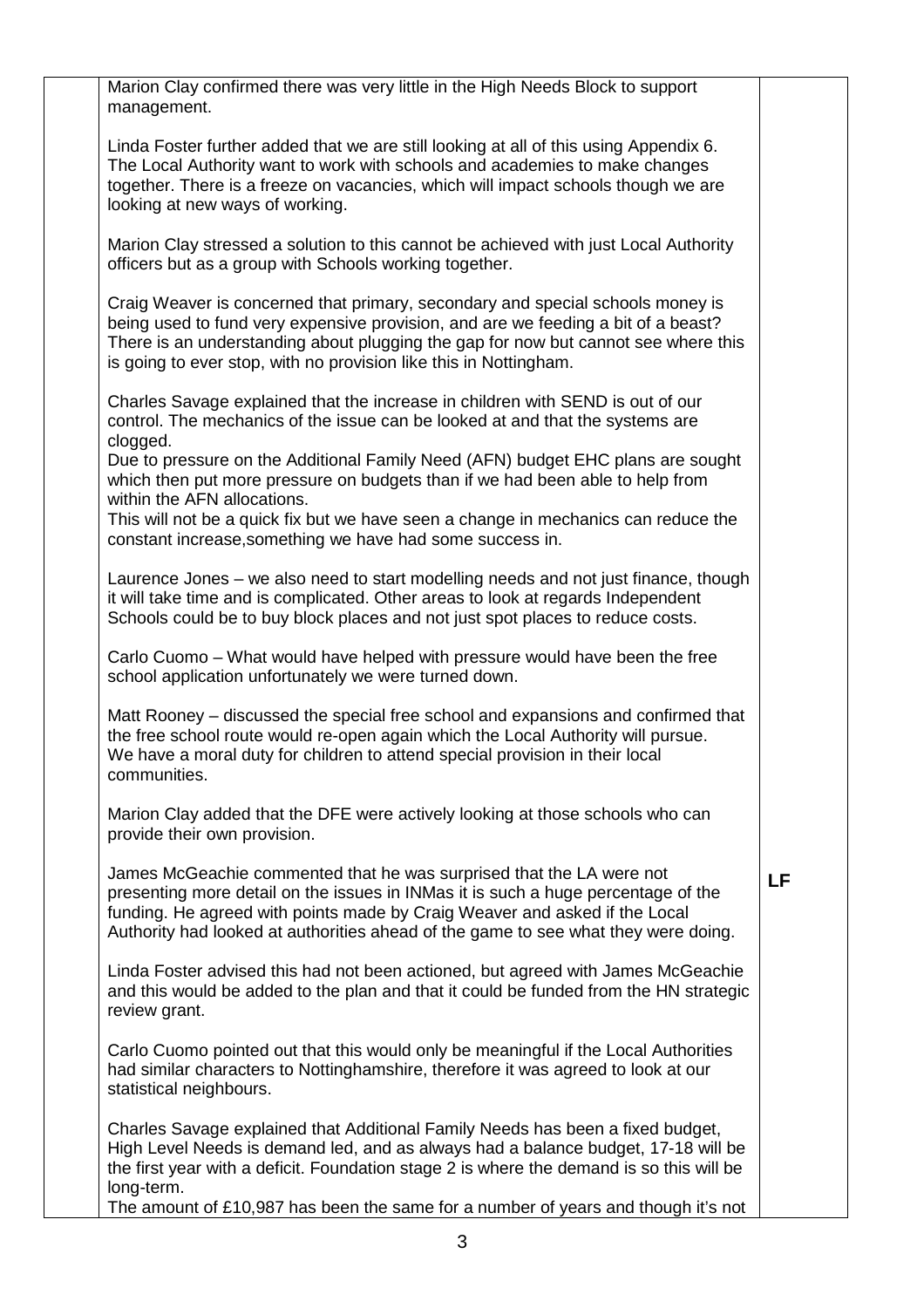decreased in real terms it has due to rising costs.

Adrian O'Malley said that If we don't top slice we would have to reduce budgets even more, which would cause more to look at IMN places.

Helen Atkins wanted to point out two issues, the first was the length of time it takes the Local Authority to address issues. We were hurtling towards this situation years ago.

The second issue was the possibility of becoming divisive between schools, and to avoid this we need to work together.

Carlo Cuomo with only 0.5% being the allowable transfer without secretary of state approval the process will be slow.

Dawn Wigley discussed how the Health contribution changes have had a big impact on specials schools and that the statutory duty lies only with Education out of the 3 partners involved.

Within Dawn's school they have 5 complex medical needs children, nurses have been taken away so all care needs to be funded from the education budget. Physio and speech specialists are also been removed causing the school to lose a lot of tribunals. The cost to the school due to this change in Health is costing between 12- 15% of the schools budget.

Linda foster added that Specials schools are in the process of drafting a letter through their trust board to go to national level to explain and point out the pressures.

James McGeachie commented that the process of calling this meeting was concerning to himself and the schools he represents. It seems a vote was taken, the outcome has been ignored, and there is a feeling of unfairness. He asked whether the vote of members present at the last meeting but not at this one be taken into account?

Carlo Cuomo reminded the Forum that a precedence has already been set with a similar situation in 2015 when a vote was re-taken. Proxy can be given to take your vote if you are not present.

Chris Weaver asked should the forum vote to re-vote on the 0.5% transfer. Carlo Cuomo confirmed a consensus from Forum Members is required.

# **RECOMMENDATION/S**

## **That the Schools Forum:**

- 1. Notes the content of the report report was noted
- 2. Acknowledges that the current financial position of the HNB is unsustainable and needs to be addressed – this was acknowledged.
- 3. Considers retaking the vote regarding the 0.5% transfer.

| - - | qainst | Abstentions |
|-----|--------|-------------|
|     |        |             |

Do you agree with the proposal to transfer 0.5% from the total schools block funding to the high needs block?

| - - | aninot<br>nyallist | Abstentions<br><b>AU-</b> |
|-----|--------------------|---------------------------|
|     |                    |                           |
|     |                    |                           |

NB the chair had the casting vote after the vote was tied.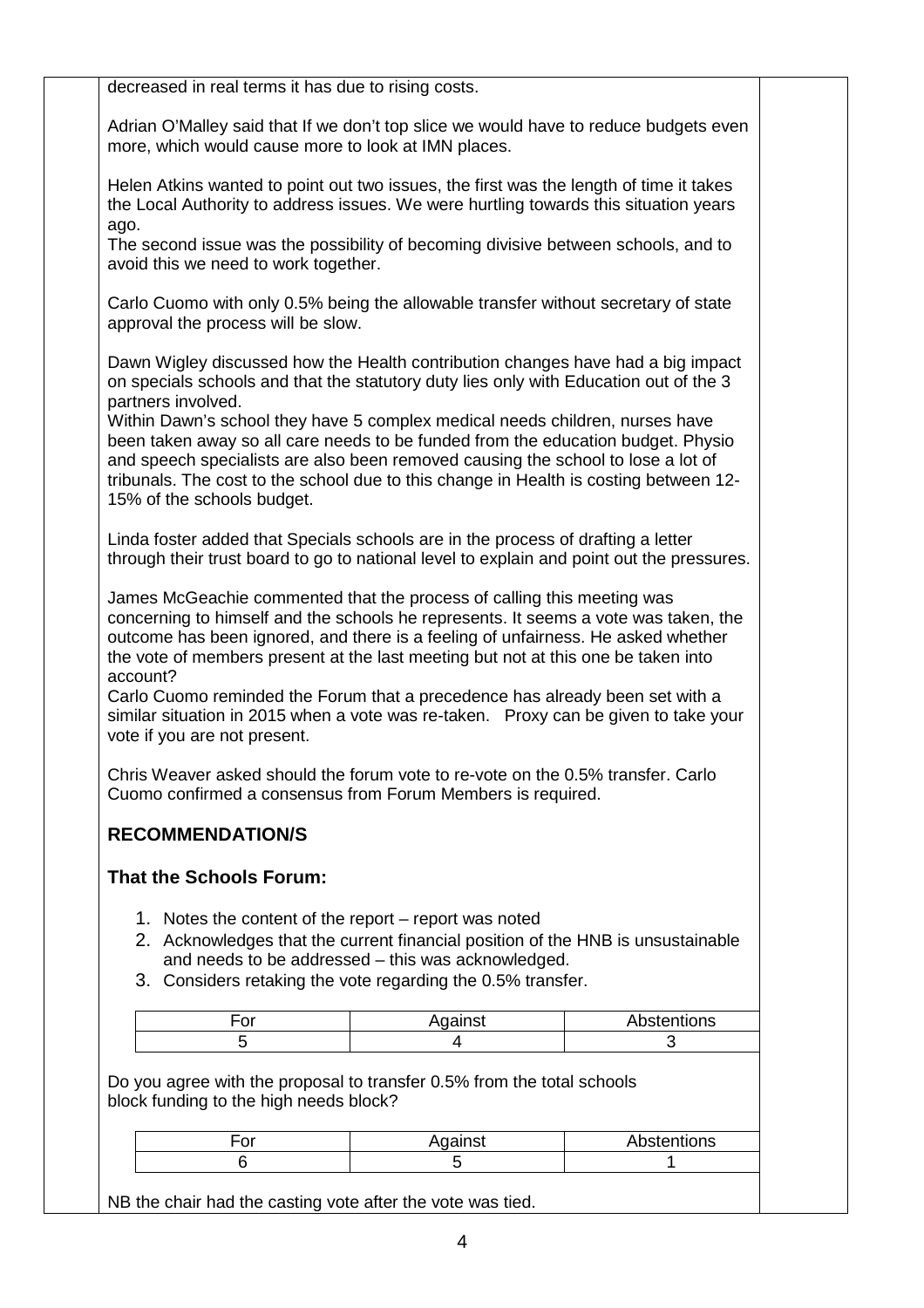|                  | 4. Considers the alternatives for funding the HNB shortfall – More work is<br>required and this will be bought back to the Forum in the February meeting.<br>5. Continues to receive reports from the High Needs review on-going until<br>Summer 2018 as part of the mitigating actions - This was agreed.<br>Linda Foster added that this would give the Local Authority time to work with Schools<br>to find solutions together as a group.<br>Craig Weaver – as a school we will be affected more than 0.5% as this was straight<br>forward it's the rest of the deficit that will have a greater impact.<br>Carlo Cuomo – the 0.5% is to buy us time to carry out the review which will be a long<br>process.<br>Steve Hawkins talked through appendix 7 and reiterated that these were illustrative.<br>Craig Weaver would like more detailed modelling at a school level around appendix<br>7, table 3 to be able to make a more informed decision.<br>Sue Summerscales informed the Forum members that the proposal for the transfer<br>in the consultation was based on a per pupil amount, which would mean a<br>contribution from all schools. In order to do this we have had to submit a<br>disapplication form to the Secretary of State and are still awaiting a decision.<br>Carlo Cuomo understood, but it's the time required to give the review and decisions<br>to be made. It's important that we have a snapshot throughout the year and<br>proposed this becomes a regular agenda item.<br>Linda Foster requested that all members go back to the schools they represent and<br>strongly encourage them to engage with this review as only together we are going to<br>make the right decisions.<br>Helen Atkins – we need to get this done and not use times as an excuse.<br>Linda Foster – advised this projected has been given to an outside consultant due to<br>time.<br>Marion Clay made Forum Members aware that the number of employees in<br>departments are a fraction of what they were, and work is carried out as fast as |                                                                                     | <b>TG</b> |
|------------------|----------------------------------------------------------------------------------------------------------------------------------------------------------------------------------------------------------------------------------------------------------------------------------------------------------------------------------------------------------------------------------------------------------------------------------------------------------------------------------------------------------------------------------------------------------------------------------------------------------------------------------------------------------------------------------------------------------------------------------------------------------------------------------------------------------------------------------------------------------------------------------------------------------------------------------------------------------------------------------------------------------------------------------------------------------------------------------------------------------------------------------------------------------------------------------------------------------------------------------------------------------------------------------------------------------------------------------------------------------------------------------------------------------------------------------------------------------------------------------------------------------------------------------------------------------------------------------------------------------------------------------------------------------------------------------------------------------------------------------------------------------------------------------------------------------------------------------------------------------------------------------------------------------------------------------------------------------------------------------------------------------------------------------------------------------------|-------------------------------------------------------------------------------------|-----------|
|                  | something changes nationally.                                                                                                                                                                                                                                                                                                                                                                                                                                                                                                                                                                                                                                                                                                                                                                                                                                                                                                                                                                                                                                                                                                                                                                                                                                                                                                                                                                                                                                                                                                                                                                                                                                                                                                                                                                                                                                                                                                                                                                                                                                  | possible but capacity is stretched. Difficult decisions will need to be made unless |           |
| 3.               | <b>Any Other Business</b>                                                                                                                                                                                                                                                                                                                                                                                                                                                                                                                                                                                                                                                                                                                                                                                                                                                                                                                                                                                                                                                                                                                                                                                                                                                                                                                                                                                                                                                                                                                                                                                                                                                                                                                                                                                                                                                                                                                                                                                                                                      |                                                                                     |           |
|                  | Sue Summerscales advised that we have received Nottinghamshire's Schools Block<br>settlement and we have 1,900 additional pupils spread evenly over the primary and<br>secondary phase. This has resulted in an extra £16 million $-$ 1/2 from the National<br>Funding Formula and 1/2 from the additional pupil numbers.                                                                                                                                                                                                                                                                                                                                                                                                                                                                                                                                                                                                                                                                                                                                                                                                                                                                                                                                                                                                                                                                                                                                                                                                                                                                                                                                                                                                                                                                                                                                                                                                                                                                                                                                      |                                                                                     |           |
| $\overline{7}$ . | <b>Confidentiality</b>                                                                                                                                                                                                                                                                                                                                                                                                                                                                                                                                                                                                                                                                                                                                                                                                                                                                                                                                                                                                                                                                                                                                                                                                                                                                                                                                                                                                                                                                                                                                                                                                                                                                                                                                                                                                                                                                                                                                                                                                                                         |                                                                                     |           |
|                  | No items were identified as confidential.                                                                                                                                                                                                                                                                                                                                                                                                                                                                                                                                                                                                                                                                                                                                                                                                                                                                                                                                                                                                                                                                                                                                                                                                                                                                                                                                                                                                                                                                                                                                                                                                                                                                                                                                                                                                                                                                                                                                                                                                                      |                                                                                     |           |
|                  | Date and time of next meeting                                                                                                                                                                                                                                                                                                                                                                                                                                                                                                                                                                                                                                                                                                                                                                                                                                                                                                                                                                                                                                                                                                                                                                                                                                                                                                                                                                                                                                                                                                                                                                                                                                                                                                                                                                                                                                                                                                                                                                                                                                  |                                                                                     |           |
| 8.               |                                                                                                                                                                                                                                                                                                                                                                                                                                                                                                                                                                                                                                                                                                                                                                                                                                                                                                                                                                                                                                                                                                                                                                                                                                                                                                                                                                                                                                                                                                                                                                                                                                                                                                                                                                                                                                                                                                                                                                                                                                                                |                                                                                     |           |
|                  | Thursday 8 <sup>th</sup> Feburary 2018<br>Tuesday 5 <sup>th</sup> June 2018                                                                                                                                                                                                                                                                                                                                                                                                                                                                                                                                                                                                                                                                                                                                                                                                                                                                                                                                                                                                                                                                                                                                                                                                                                                                                                                                                                                                                                                                                                                                                                                                                                                                                                                                                                                                                                                                                                                                                                                    | 2-4pm National Watersports Centre<br>2-4pm National Watersports Centre              |           |
|                  | Tuesday 18th September 2018                                                                                                                                                                                                                                                                                                                                                                                                                                                                                                                                                                                                                                                                                                                                                                                                                                                                                                                                                                                                                                                                                                                                                                                                                                                                                                                                                                                                                                                                                                                                                                                                                                                                                                                                                                                                                                                                                                                                                                                                                                    | 2-4pm National Watersports Centre                                                   |           |
|                  | Thursday 18th October 2018                                                                                                                                                                                                                                                                                                                                                                                                                                                                                                                                                                                                                                                                                                                                                                                                                                                                                                                                                                                                                                                                                                                                                                                                                                                                                                                                                                                                                                                                                                                                                                                                                                                                                                                                                                                                                                                                                                                                                                                                                                     | 2-4pm National Watersports Centre                                                   |           |